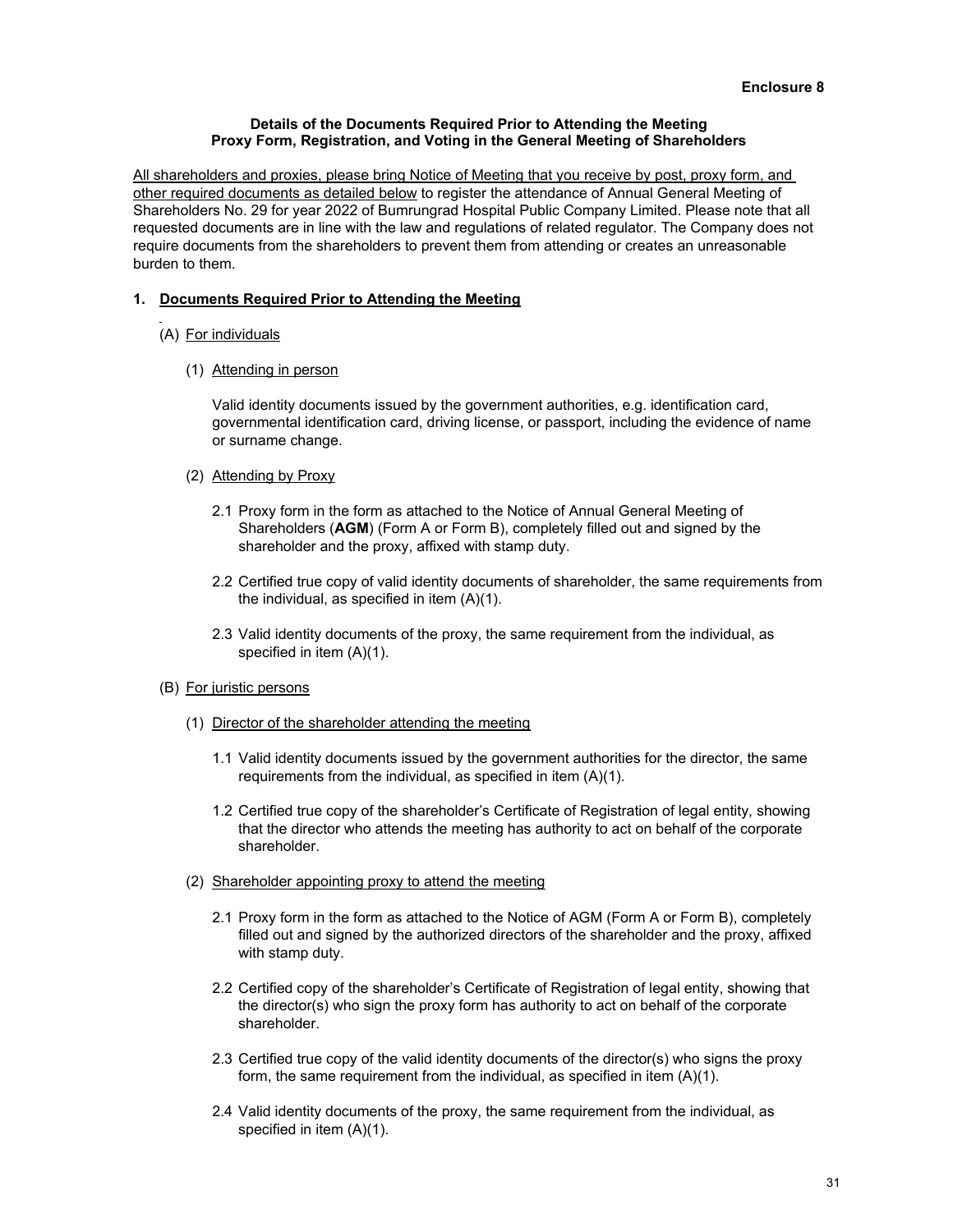## (3) Foreign investor having custodian in Thailand appoints a proxy

- 3.1 Document from the custodian
	- a. Proxy Form in the form as attached to the Notice of AGM (Form A or Form B), or Form C, which can be downloaded from the Company's website, www.bumrungrad.com/investor, completely filled out and signed by the authorized persons of the Custodian, as the grantor, and the proxy, affixed with the stamp duty.
	- b. Copy of document confirming that the person who signs the proxy form is granted permission to conduct the business of custodian, certified true copy by the custodian's authorized persons.
	- c. Copy of the custodian's Certificate of Registration of legal entity, certified true copy by the authorized persons, showing that the person who signs the proxy form as the grantor has authority to act on behalf of the custodian.
	- d. Certified true copy of the valid identity documents issued by the authorities for the persons who can act on behalf of the custodian, as the grantor, the same requirement from the individual, as specified in item (A)(1).
- 3.2 Document from the shareholder
	- a. Power of attorney from the shareholder authorizing the custodian to execute the proxy form on its behalf.
	- b. Copy of shareholder's Certificate of Registration of legal entity, certified true copy by the authorized directors, showing that the authorized directors who sign the power of attorney have the authority to act on behalf of the corporate shareholder.
	- c. Certified true copy of valid identify document issued by the authorities for the directors who sign the power of attorney, the same requirement from the individual, as specified in item  $(A)(1)$ .
- 3.3 Valid identity documents issued by the authorities for the proxy, as specified in item (A)(1) for individuals.

If the original documents are not in Thai or in English, an English translation that is certified as true and correct translation by the shareholder (in case of individual) or the authorized directors of the shareholder (in case of juristic person) shall be required.

(4) For non-Thai nationals or legal entities established under foreign laws (other than appointing custodian as proxy under item (3))

Please provide the documents in accordance with item (A) individuals or (B) juristic persons above, as the case may be. If the original documents are not in Thai or in English, an English translation that is certified as true and correct translation by the shareholder (in case of individual) or the authorized directors of the shareholder (in case of juristic person) shall be required.

# **2. Proxy Form**

The Company has attached to this Notice of AGM (as Enclosure 11) the following two Proxy Forms setting forth by the Department of Business Development, Ministry of Commerce:

- o Form A : General proxy form (simple form)
- o Form B : Specific proxy form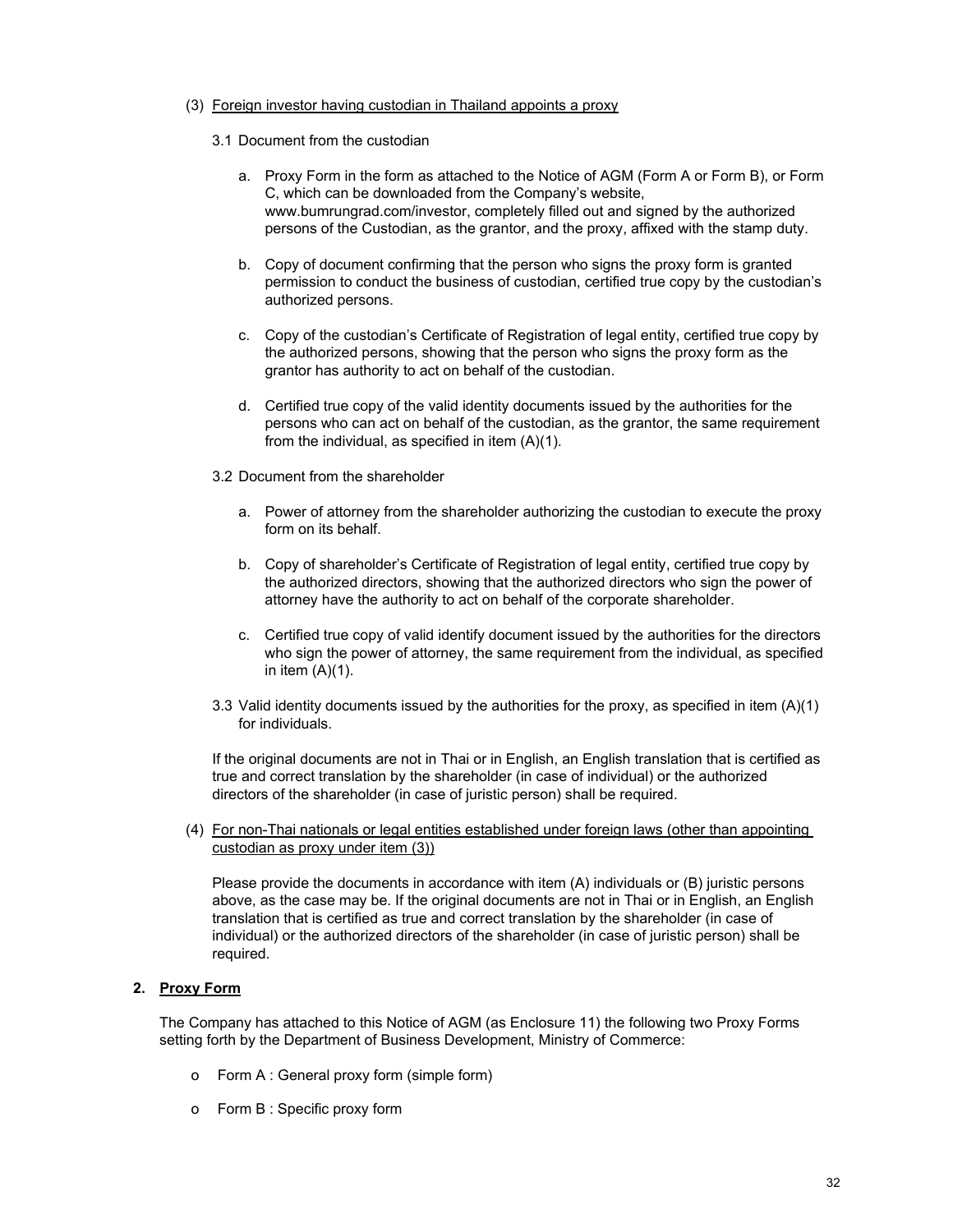Form C, which is for the foreign investors which have custodian in Thailand, can be downloaded from the Company's website at www.bumrungrad.com/investor.

Shareholders who are not able to attend the meeting may appoint a person as their proxy, as follows:

- (1) shareholders other than foreign shareholders who have custodians in Thailand shall complete either proxy Form A or Form B, and foreign shareholders with custodian in Thailand may choose to use either proxy Form A, Form B, or Form C, and in any case, each shareholder shall complete only one of the above proxy forms;
- (2) authorize a person to attend and vote at the meeting on the shareholder's behalf by specifying the name with details of a person or an independent director of the Company (as attached as Enclosure 9), to be the shareholder's proxy, and to sign the form as the grantor;
- (3) Baht 20 stamp duty must be affixed, whereby the date of the proxy form must be specified in such stamp duty to validate the legality; and
- (4) the completed proxy form must be returned to the following address **by Wednesday, 20 April 2022** for document verification:

Legal Department Bumrungrad Executive Suites, 3rd Floor Bumrungrad Hospital Public Company Limited 33, Soi 3 (Nana Nua), Sukhumvit Road Khlong Toei Nua, Vadhana, Bangkok 10110, Thailand

The shareholders shall authorize only one proxy to cast votes equal to the number of shares held by them, except for foreign shareholders with custodians in Thailand, cannot allocate their shares for divided votes.

## **3. Meeting Registration**

The commencement for the meeting registration will be two hours before the meeting, or from 12:00 p.m. onwards on Wednesday 27 April 2022 at Conference Center on the 21<sup>st</sup> floor, Building A, No. 33, Soi 3 (Nana Nua), Sukhumvit Road, Bangkok. Please refer to the map attached as Enclosure 10 on page 36.

# **4. Voting**

# **1. Voting Regulation**

(1) Voting on each agenda item will be done using ballots (with the exception of shareholders who have specified the votes in proxies, in which case the votes will be counted as specified by the shareholders). One share will count as one vote. Shareholders or proxies shall vote for only one choice -- agree, disagree or abstain – and cannot divide their votes, except foreign shareholders with custodians in Thailand using proxy Form C.

 For the agenda item for the election of directors, the voting can be done for each individual director at a time or for a group of directors, as the shareholders' meeting deems appropriate. For each resolution, the shareholder must exercise all of their votes, and cannot split their votes between any directors or groups of directors.

(2) In the proxy form, if the grantor did not specify the authorization or the authorization is unclear for any of the agenda, or the meeting considers or votes on any matters other than as specified in the proxy form, including if there is a change or addition of any facts, the proxy shall have the right to consider and vote on such matter on behalf of the shareholder as appropriate.